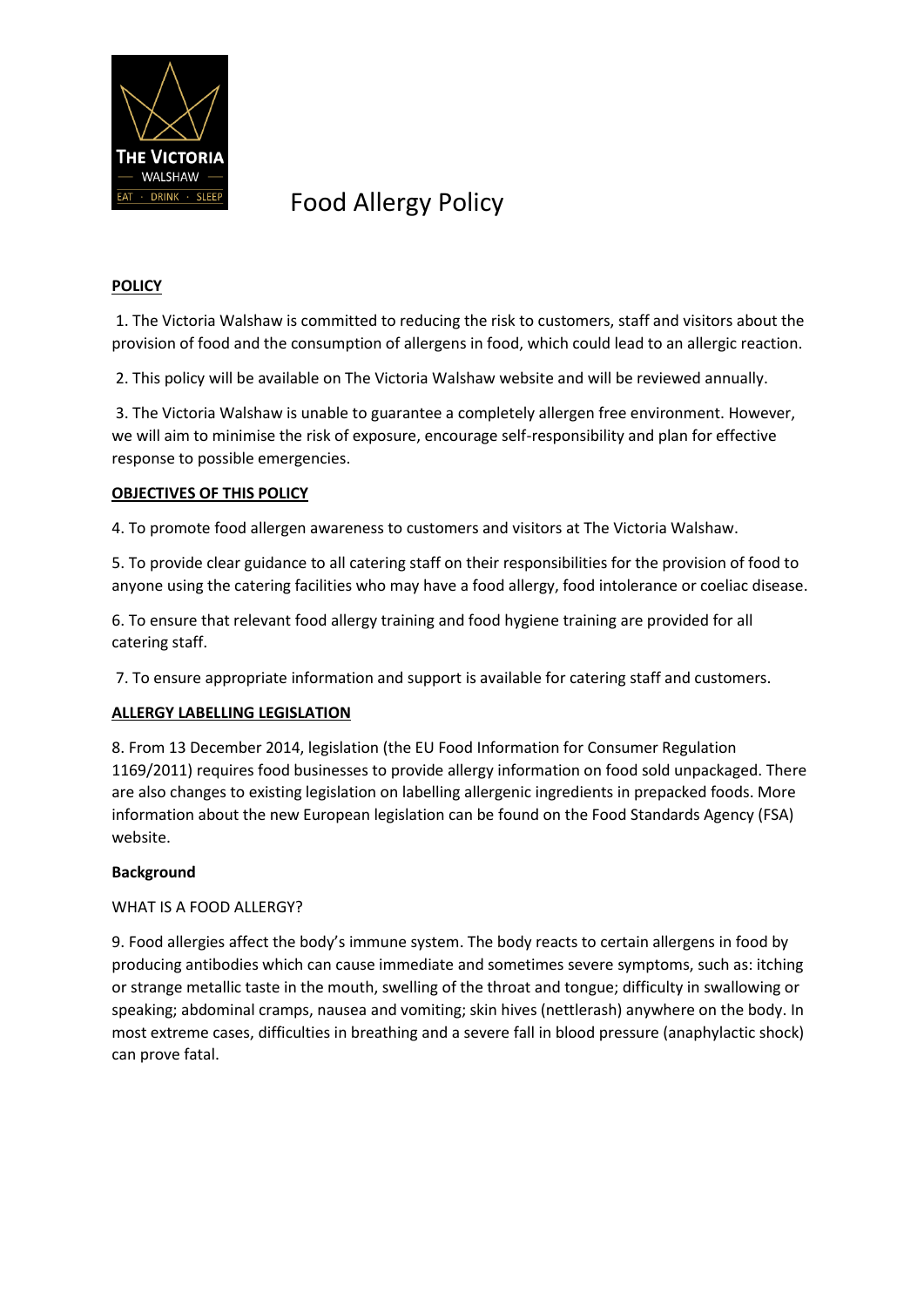

### WHAT IS FOOD INTOLERANCE?

10. This does not involve the immune system in the same way and is not usually as severe as a food allergy. Symptoms usually take longer to appear and may include headaches, fatigue and digestive problems.

11. Food intolerance is harder to diagnose than a food allergy. The person with a known allergen trigger may know what food ingredient will provoke a reaction. However, they may well have eaten this food or a specific dish previously and had no adverse reaction.

#### COELIAC DISEASE

12. Coeliac disease is a lifelong autoimmune disease caused by a reaction to gluten.

•1 in 100 people have the condition

•Symptoms include bloating, diarrhoea, nausea, wind, constipation, tiredness, sudden or unexpected weight loss, hair loss and anaemia.

•Once diagnosed, it is treated by following a gluten free diet for life.

### **WHO IS AT RISK?**

13. Anybody can develop a food allergen or intolerance at any time in their life, irrespective of whether they have consumed the food previously. A person with an allergy is at risk even if they consume a small amount of the food allergen.

14. Food allergies and intolerances are life-changing. In the UK they affect around 8% of children and 2% of adults. In December 2014, the law on how allergen information is provided by food businesses changed to make it easier when buying food or eating out with an allergy or intolerance.

15. Students and young people living away from home are a vulnerable group who may be at higher risk if they have allergies. This is due to a number of factors that are associated with learning to look after themselves in a new environment and, in addition, possibly not wanting to appear different from their peer group.

All staff at The Victoria will provide as much information as possible to any customers with food allergens or intolerance.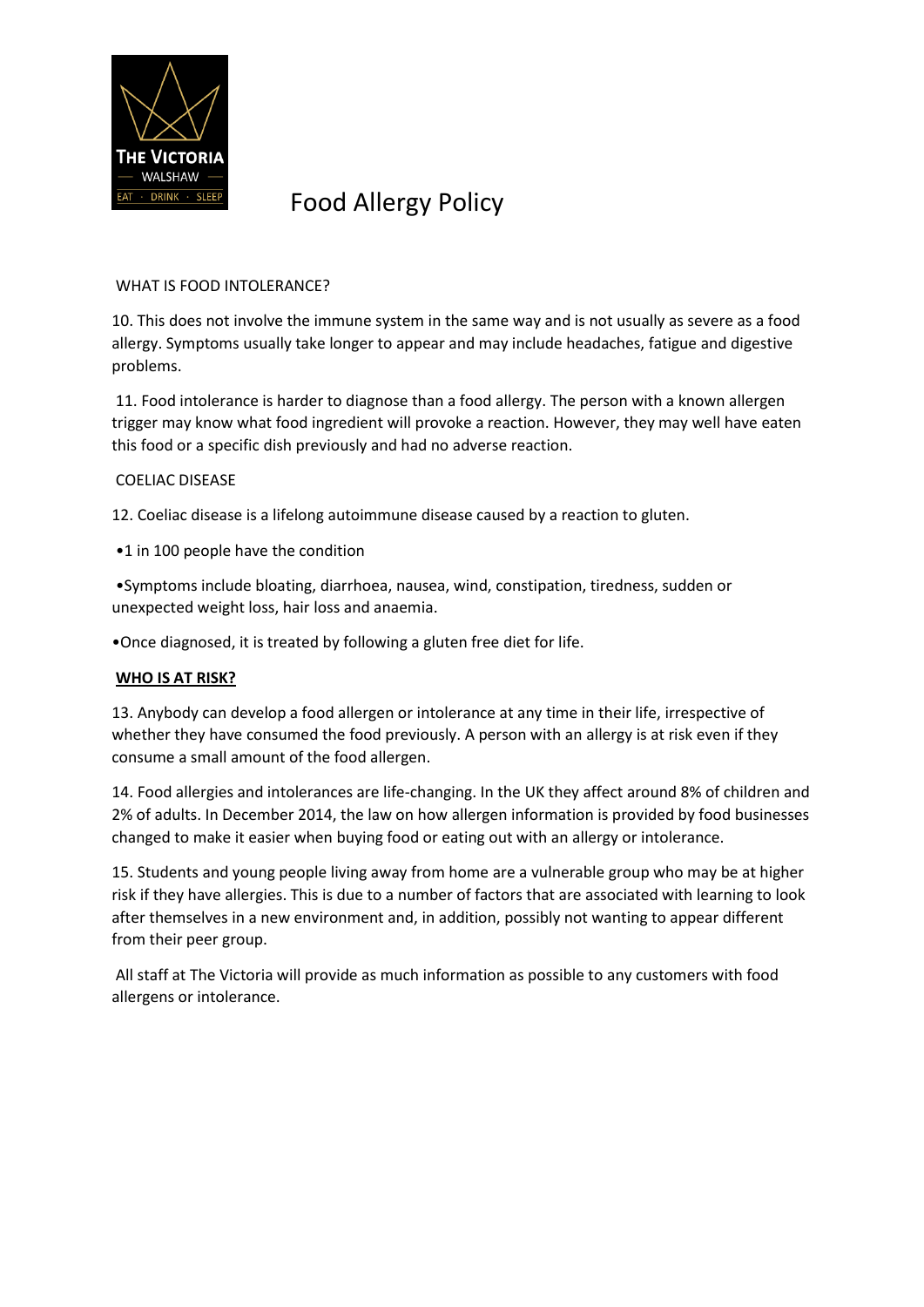

### **COMMON FOOD ALLERGENS**

16. There are currently 14 allergens which must be clearly stated if they are present in the food on offer. People may report allergies to other foods not on the below list. Most common in the UK are kiwi, peas, other legumes (beans etc.), other seeds and other fruits and vegetables. In some cases, people only need to avoid these when raw and can have them cooked.



### **RESPONSIBILITIES**

17. The Manager along with the Chef are responsible for ensuring the menu provided by the Victoria has the relevant allergy information available and the information retained in a file-electronic and/ or a written hardcopy.

18. The Head Chef will ensure that all recipes and associated allergen information is accurate and up to date on the system.

19. Company Directors, Head Chef, Senior Chef, General Managers and Duty Managers will ensure that allergen information is available for all 'Common Food Allergens' listed above. This information is readily available and up to date on the system.

### **Training**

20. All chefs must also attend the following mandatory courses:

•Food Hygiene Certificate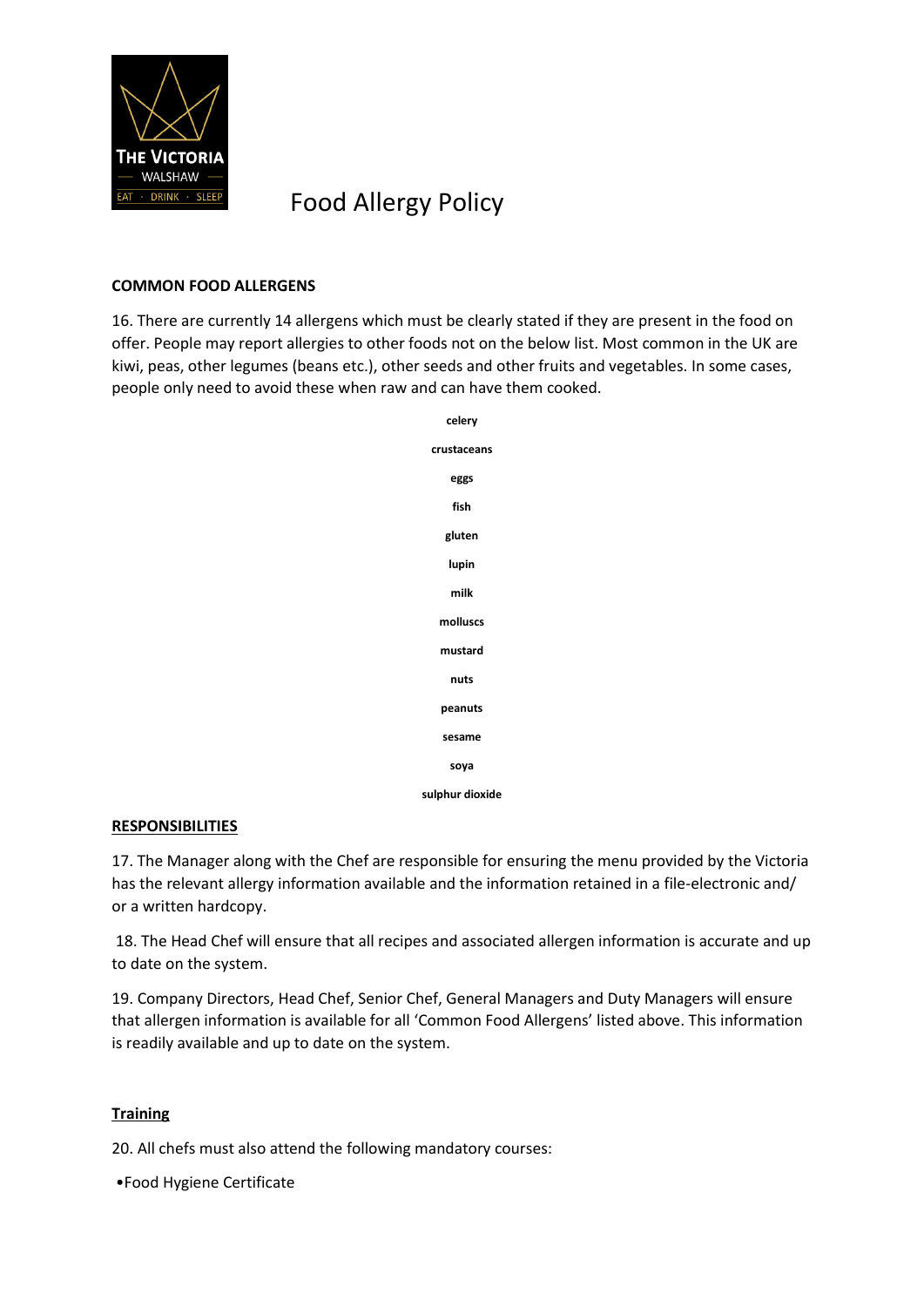

•CIEH Level 2 Food Safety

- •A recognised training course on food allergy awareness
- 21. The Front of House Staff must attend the following mandatory courses:
- •Basic Food Hygiene Certificate
- •Food allergy awareness (delivered internally or externally)

22. All training records will be maintained by a manager and stored in a training file which will be regularly updated.

23. Casual and agency service staff must be trained on food allergy awareness by the agency and/or complete an online allergy awareness course.

### **Good kitchen and service practices**

24. All dishes which are produced in house will be from standard ingredients from approved suppliers. Any ingredient changes/supplier changes affecting standard ingredients will be detailed.

25. Where allergenic ingredients are packaged openly/loosely, they are stored separately to reduce the risk of contamination.

26. Equipment/utensils used in the preparation of food for people with a food allergy are cleaned according to standard procedures (see HACCP manual) which under normal circumstances should be sufficient.

28. All foods which are prepared for special diets must be prepared in an area which is sanitised and free from cross contamination. Separate colour coded chopping boards and equipment will be used for this purpose.

29. When cooking food for customers with a food allergy or intolerance this must be prepared before any other food to avoid cross contamination, where possible. The area must be thoroughly cleaned before preparation of food before and after use. The food once prepared must be stored with cling film and labelled as required.

30. Where dishes contain any of the 14 allergens this must be clearly identified to the customers.

31. The Chef must provide a pre-service brief to all front of house staff prior to the lunchtime and tea time service. This will include menu familiarisation and information relating to menu items containing allergens. Further information will be available in the Chef's file Which is located in the Kitchen this details the specifications for each dish we sell.

### FOOD SERVICE.

32. All front of house staff must read weekly staff communication and any details which is briefed daily .